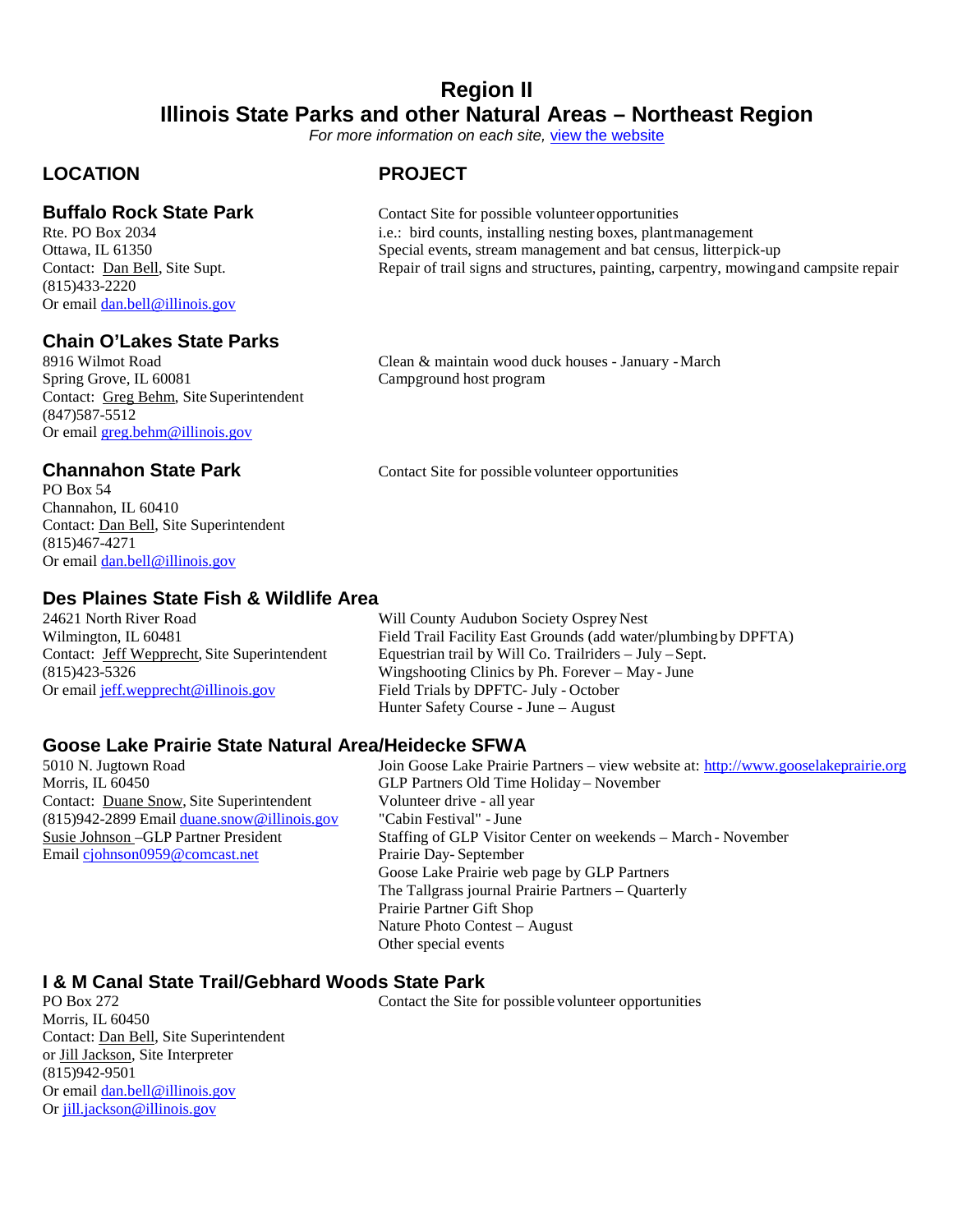### **Illinois Beach State Park**

Zion, IL 60099 Bird counts - all year

### **Kankakee River State Park**

Bourbonnais, IL 60914 Bluebird box maintenance – on going Contact: Stacey Johnson, Site Superintendent PC archery hunt – on going (815) 933-1383 Trail clearing and maintenance – on going<br>Or Stacey, johnson @illinois.gov Campground host program -on going

Route 53 and Huston Road Braceville, IL 60407 Contact: Mark Meents, Site Superintendent (815)237-0063 Or email [mark.meents@illinois.gov](mailto:mark.meents@illinois.gov)

McHenry, IL 60051 Monitor Bluebird Trails – March - August or Stacy Iwanicki, Natural Resource Coordinator (815)344-1294 Adopt a Trail – Year-Round Or email [dnr.MoraineHills@illinois.gov](mailto:dnr.MoraineHills@illinois.gov) Special Events in June, October

## **Silver Springs State Fish & Wildlife Area**

Yorkville, IL 60560 Rolling on the River - August Contact: Jeff Wepprecht, Site Superintendent Trout Season – April - September (630)553-6297 National Hunting/Fishing Days- September Or email [jeff.wepprecht@illinois.gov](mailto:jeff.wepprecht@illinois.gov)

or Stacy Iwanicki, Natural Resource Coordinator Participate in Habitat Restoration Work Days<br>
Monitor bluebird and wood duck nest boxes – Or email dnr. VoloBog@illinois.gov Adopt-a-Highway Program Monthly

Campground host program - May - December Contact: <u>Bob Feffer</u> Hawk watch program - Sept. – Nov.<br>
(847)662-4811 Exotic plant removal/ herbiciding/se Exotic plant removal/ herbiciding/seed collection - allyear Or email [bob.feffer@illinois.gov](mailto:bob.feffer@illinois.gov) Annual beach cleanup by Alliance for the Great Lakes -September

> Maintenance and expansion of prairie and wildflower beds- Mar -Oct Campground host program -on going Trash removal -on going Garlic mustard removal - on going Scout projects – on going NIAA River clean-up -September EcoWatch river monitoring - on going

**Mazonia-Braidwood SFWA** Install man-made fish habitat units into Braidwood Lake by local Bass clubs – May-July

**Moraine Hills State Park** Join Friends of Moraine Hills - view Website at www.Friendsof Moraine Hills StatePark.org 1510 S. River Rd. Provide weekend Docent Services at Visitor Center – January -November Contact: Greg Kelly, Site Superintendent Attend to Native Woodland & Prairie Gardens – March - October Preg, kelly@illinois.gov Participate in Habitat Restoration Work Days Participate in Habitat Restoration Work Days<br>Roving Naturalist – Year-Round Veterans Conservation Corps

Polar Plunge - March

**Volo Bog State Natural Area** Join Friends of Volo Bog, view websiteat: **[www.FriendsofVoloBog.org](http://www.friendsofvolobog.org/)**<br>28478 W. Brandenburg Rd. **Provide Wednesday - Sunday Docent Services at Visitor Center Year-rou** Provide Wednesday - Sunday Docent Services at Visitor Center Year-round Ingleside, IL 60041 Assist with & conduct School/Youth Group/Special Interest Group Field Trips<br>Contact: Greg Kelly, Site Superintendent Assist with special events – Jan, April/May, July & October Contact: Greg Kelly, Site Superintendent Assist with special events – Jan, April/May, July & October greg.kelly@illinois.gov Attend to Native Prairie Gardens March - October Attend to Native Prairie Gardens March - October Monitor bluebird and wood duck nest boxes – March - August Veterans Conservation Corps Provide weekend Bog Tours – on going